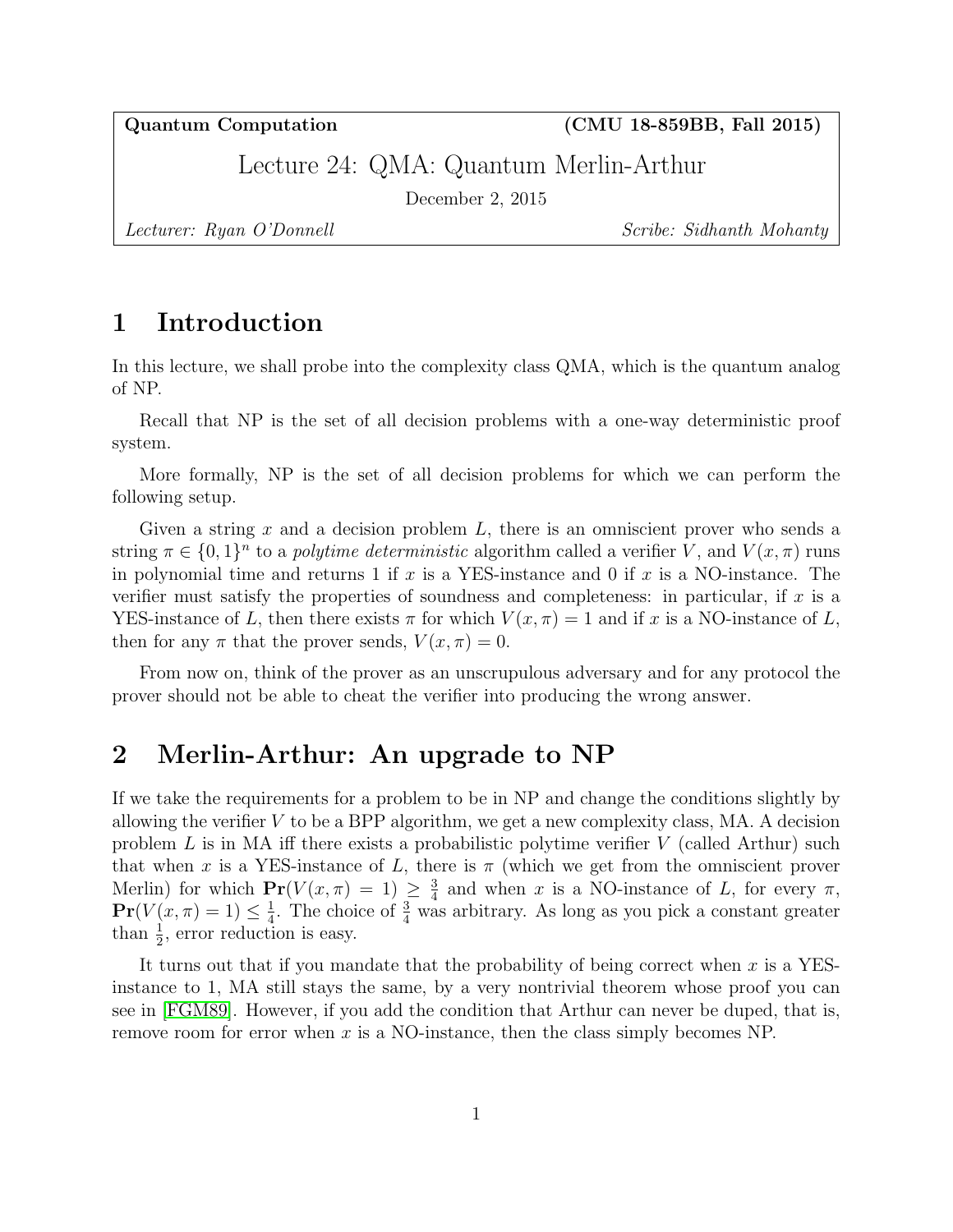$NP \subseteq MA$  because for any NP problem, a probabilistic verifier V' could simply run the deterministic algorithm of the NP verifier  $V$ , ignore the random bits, and accurately verify proofs.

It is believed that  $NP = MA$ , though no proof is known. There is evidence to believe that NP = MA as research suggests that 'good enough' pseudorandom generators exist. For a detailed overview, refer to [\[BFA03\]](#page-6-0) and [\[Vad12\]](#page-7-1).

As an interlude, the name Merlin-Arthur for this complexity class is due to Laszlo Babai, introduced in [\[BM88\]](#page-7-2).

## 3 Quantum Merlin-Arthur

The next upgrade that results in a new class comes from letting the verifier  $V$  be a quantum algorithm and allowing the prover to send qubits instead of bits. In other words, the verifier is in BQP. The class of problems that can be solved under this protocol is called QMA.

Definition: QMA is the set of all decision problems that can be solved with a quantum algorithm V such that for all possible inputs x, if x is a YES-instance, then there is  $|\varphi\rangle$ for which  $V(x, |\varphi\rangle) = 1$  with probability  $\geq \frac{3}{4}$  $\frac{3}{4}$  and if x is a NO-instance, for every  $|\varphi\rangle$ , the probability that  $V(x, |\varphi\rangle) = 1$  is  $\leq \frac{1}{4}$  $\frac{1}{4}$ .

### 3.1 Robustness of QMA

The next thing we probe into is how robust QMA is. If we force the acceptance probability to be 1, does QMA remain the same? It is unknown if this same oddity that is a property of MA holds in QMA.

However, we don't want our definition of QMA to hinge on numbers like  $\frac{3}{4}$ , so we would like an error amplification protocol that amplifies the success probability to any constant less than 1 of our choice. The amplification can be more formally expressed as: say we have a quantum algorithm V and input x for which there exists a state  $|\varphi\rangle$  where  $Pr[V(x, |\varphi\rangle)$  =  $1] \geq c$  when x is a YES-instance and  $Pr[V(x, |\varphi\rangle) = 1] \leq s$  when x is a NO-instance with the promise that  $c - s \geq \frac{1}{\text{poly}}$  $\frac{1}{\text{poly}(n)}$ , can we boost the success probability to  $1 - 2^{-\text{poly}(n)}$ ?

It would be easy to boost our probability if we could replicate the proof state  $|\varphi\rangle$  that Merlin sent several times, run verifier V on  $(x, |\varphi\rangle)$  several times for some input x and take the majority, but unfortunately, you cannot clone an unknown quantum state. And using your proof state by making a measurement renders it unusable for a second time.

The solution to this is make Merlin send the state a bunch of times. In the first proof system, the prover was supposed to send  $|\varphi\rangle$  but in this new protocol, we require him to send  $|\varphi\rangle^{\otimes T}$ where  $T \in O(\text{poly}(n))$ . And then Arthur runs his algorithm on each one and returns the majority.

But we are not done yet, as there is another subtlety left to address. When the input  $x$  is a NO-instance, then Arthur must reject with high probability. What if Merlin, in his efforts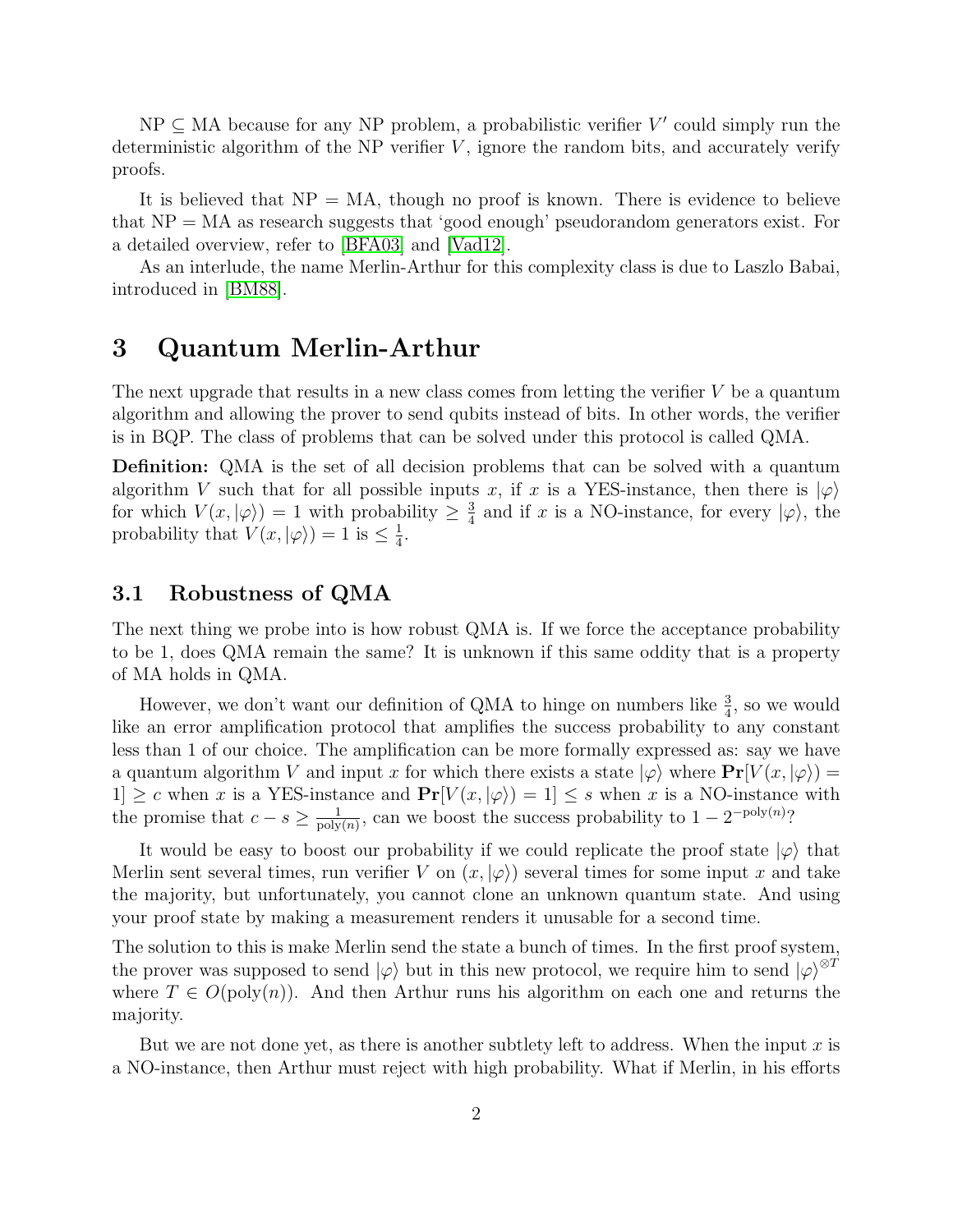to dupe Arthur, sends quantum states that are entangled with eachother? Then the states can be seen as a mixed states (result from lecture 16). Arthur's probability of accepting a mixed state  $p$  when it would be correct to reject is the a convex linear combination of the probabilities that Arthur accepts each pure state that comprises the mixed state. There is some pure state for which Arthur has a probability  $p_i > p$  of accepting.

And we know that for each pure state  $|\pi\rangle$ ,  $Pr[V(x, |\pi\rangle) = 1] \leq s$ . Therefore,  $p_i \leq s$  and  $p \leq s$  and our boosting works even if Merlin sends entangled states.

## 3.2 MA  $\subseteq$  QMA, NP  $\subseteq$  QMA and QMA  $\subseteq$  PP

Since  $NP \subseteq MA$ , it shall follow from  $MA \subseteq QMA$  that  $NP \subseteq QMA$ .

To see why MA is contained in QMA, we first recall that any randomized algorithm can be simulated by a quantum computer efficiently. So for any decision problem  $L \in MA$ , we first force the proof sent by Merlin to be classical by measuring all the bits, and then we simulate the verifier's algorithm  $V$  with a quantum algorithm  $V'$  on input  $x$  and this classical proof. This means that L is also in QMA and as a result  $MA \subseteq QMA$ .

It is also known that  $QMA \subseteq PP$ . (Proof is a homework problem)

There is another complexity class between QMA and MA known as QCMA. This is the class of problems that are solvable if the prover can only send classical bits but the verifier has a Quantum algorithm. Not much is known about QCMA.

## 4 Some problems in QMA

Here are 3 problems of which we will prove membership in QMA.

- 1. k-Local Hamiltonians Problem [\[KSV02\]](#page-7-3)
- 2. Consistency of local density matrices [\[Liu06\]](#page-7-4)
- 3. Group Nonmembership [\[Wat00\]](#page-7-5)

### 4.1 k-Local Hamiltonians Problem

The k-Local Hamiltonians Problem is the quantum analogue of Max  $k$ -SAT, which is the problem of maximizing the nunber of clauses satisfied in a k-CNF formula.

The problem is physically motivated: roughly, it asks 'You have a Hamiltonian, what is the energy of the ground state?'. More formally, the problem involves a *n*-qubit state  $|\psi\rangle$ 

Let  $|\psi\rangle$  be a *n*-qubit state. A k-Local Hamiltonian is a Hermitian Matrix  $H_{\alpha}$  acting on  $n$  qubits and has the property that it is the identity on all except  $k$  of the qubits.

The input to the k-Local Hamiltonian problem is  $m$  k-Local Hamiltonians,  $H_1, H_2, \ldots, H_m$ with the eigenvalues of each  $H_i$  being between 0 and 1.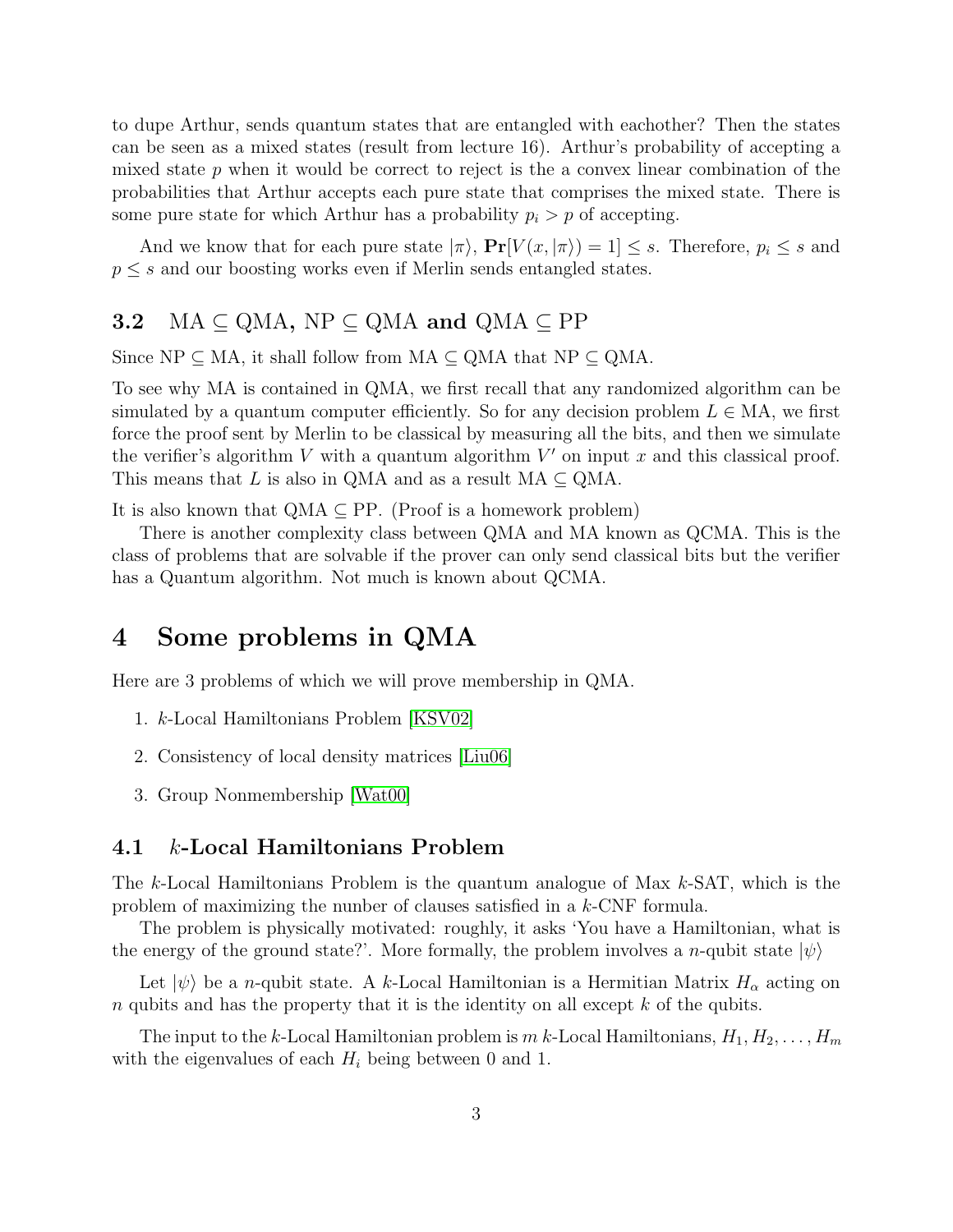Let  $H = H_1 + H_2 + \ldots + H_m$ . Define the ground state energy as  $\xi = \min_{|\psi\rangle} \langle \psi | H | \psi \rangle$ . The decision problem can be framed as  $k-\text{LH}_{\alpha,\beta}$  with  $\alpha > \beta$ , where we say "YES" if  $\xi \leq \beta$ , "NO" if  $\xi \geq \alpha$ . In other words, a YES-instance is exactly one where there exists some  $|\psi\rangle$ for which  $\langle \psi | H | \psi \rangle \leq \beta$  and a NO-instance is one where for every  $|\psi\rangle$ ,  $\langle \psi | H | \psi \rangle \geq \alpha$ .

**Theorem 4.1.**  $k - LH_{\alpha,\beta} \in QMA$  with  $c = 1 - \frac{\beta}{m}$  $\frac{\beta}{m}$  and  $s=1-\frac{\alpha}{m}$  $\frac{\alpha}{m}$ . In fact, the problem is in QMA provided  $\alpha - \beta \geq \frac{1}{\text{poly}}$  $\frac{1}{\text{poly}(n)}$ .

*Proof.* Merlin sends the state  $|\psi\rangle$  that minimizes  $\langle \psi | H | \psi \rangle$ . Pick a uniformly random  $H_i$ from  $H_1, \ldots, H_m$  and measure  $|\psi\rangle$  with the POVM  $\{H_i, I - H_i\}$ . The probability that the measurement outcome corresponds to  $H_i$  for some i is  $\sum \langle \psi | \frac{1}{m} H_i | \psi \rangle = \frac{1}{m}$  $\frac{1}{m}\bra{\psi}H\ket{\psi}.$ 

By having Merlin send multiple copies, and measuring each one, we can discern the value of  $\langle \psi | H | \psi \rangle$  within a negligible error margin, and check if it is  $\leq \beta$  or  $\geq \alpha$ .

As an exercise, one may try showing that 3SAT is a subproblem of  $3-\text{LH}_{1,0}$ .

Kitaev showed that the problem is QMA-complete for  $k \geq 5$  in [\[KSV02\]](#page-7-3). This result was improved to  $k \geq 3$  in [\[KR03\]](#page-7-6), and further improved to  $k \geq 2$  in [\[KKR06\]](#page-7-7). The proof is along the lines of the proof of Cook-Levin theorem, but much harder.

### 4.2 Consistency of local density matrices

The inputs to this problem are as follows: m k-qubit density matrices  $\rho_1, \rho_2, \ldots, \rho_m$  and subsets  $S_1, \ldots, S_n \subseteq [n]$  where  $\rho_i$  is the identity on all qubits except for the ones in  $S_i$ .

You are given a promise that either there is a global *n*-qubit density matrix  $\sigma$  such that  $\text{tr}_{\overline{S_i}}(\sigma) = \rho_i$  for every i or for all n-qubit density matrices  $\sigma$ , there is  $i \in [m]$ ,  $||\text{tr}_{\overline{S_i}} - \rho_i||_1 \ge$  $\frac{1}{\text{poly}(n)}$ .

QMA-completeness: One can reduce this problem from k-Local Hamiltonians problem as illustrated in [\[Liu06\]](#page-7-4).

To show membership in QMA we sketch a proof.

Theorem 4.2. Consistency is in QMA.

*Proof.* The prover Merlin sends the correct density matrix. The verifier then picks a random subset  $S_i$  and checks if  $\text{Tr}_{\overline{S_i}}(\sigma)$  is close to  $\rho_i$ .

 $\Box$ 

### 4.3 Group Nonmembership

Laszlo Babai conjectured that this problem is in MA. This problem has to do with a whole theory of black box groups due to Laszlo Babai and Endre Szemeredi, introduced and described in [\[BS84\]](#page-7-8). For a more modern survey, look at [\[BB99\]](#page-6-1).

 $\Box$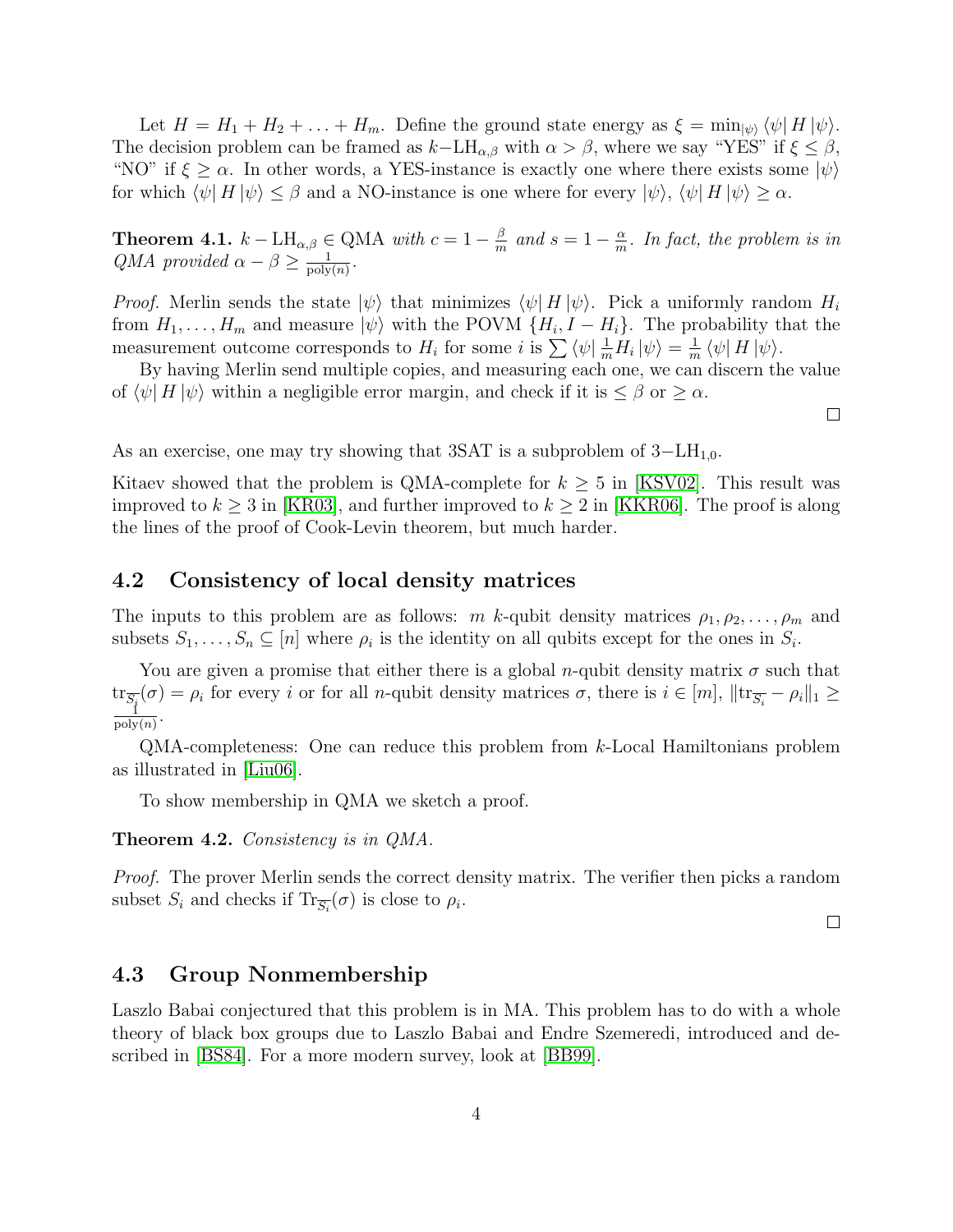Say you are given a group of size  $\leq 2^n$ , its elements could either be encoded as permutations (as every group of size n is a subgroup of the symmetric group  $S_n$ ), finite fields or in black box fashion (a black box specifies the inverse of an element or the product of two elements). And a group  $G$  is specified by its generators. A result by Babai and Szemeredi in [\[BS84\]](#page-7-8) shows that a group can be specified by a set of generators of size at most  $(1 + \log|G|)^2$ .

We shall follow the convention where each group element is encoded by a unique binary string  $(x \text{ is denoted as } \text{enc}(x))$ . And we assume we are given an oracle that maps  $(enc(x), enc(y))$  to  $enc(xy)$  and  $enc(x)$  to  $enc(x^{-1})$ . Henceforth, as a measure to not get too cumbersome with notation,  $|x\rangle$  shall be used to denote an abstract group element.

#### 4.3.1 An easier problem: Group Membership

Given as input generators of a group  $|g_1\rangle, |g_2\rangle, \ldots, |g_n\rangle$  and a target  $|x\rangle$ , we want to check if  $|x\rangle$  is in the group generated by  $\{|q_i\rangle\}$ .

#### Theorem 4.3. Group Membership is in NP.

At first glance, it may appear that the prover Merlin can simply send a concatenation of generator elements, because it seems like the verifier Arthur can multiply the concatenation and check if it is equal to  $|x\rangle$ . However, there is an issue with this intuition: it is not at all obvious why the length of the sequence of elements won't be exponential in size. But this has a fix.

**Theorem 4.4 (Babai, Szemeredi, Cooperman).** There is a poly $(n)$  time randomized algorithm that multiplies  $T(\approx \text{poly}(n))$  many  $g_i$ 's and  $g_i^{-1}$  $i^{-1}$ 's together and its output is expo-nentially close to uniformly random on H. [\[Bab91\]](#page-6-2) and  $|BCF^+95|$ 

Proof. 5-10 pages of Fourier analysis and group theory.

 $\Box$ 

The theorem is a very strong statement. As a corollary, we know the following.

Corollary 4.5. Every element of H has a chance of being outputted.

This means that for every element  $x \in H$  there is a nonzero chance that it is outputted, which means there is a polylength sequence of  $g_i$ 's and  $g_i^{-1}$  $i^{-1}$ 's whose product is x and the problem is indeed in NP.

#### 4.3.2 Back to group nonmembership

Now, given  $g_1, g_2, \ldots, g_n$  as generators for a subgroup H, we want to decide if  $x \notin H$ .

One natural way to solve this problem in QMA is to have Merlin send the state

$$
\frac{1}{\sqrt{|H|}}\sum_{h\in H}|h\rangle
$$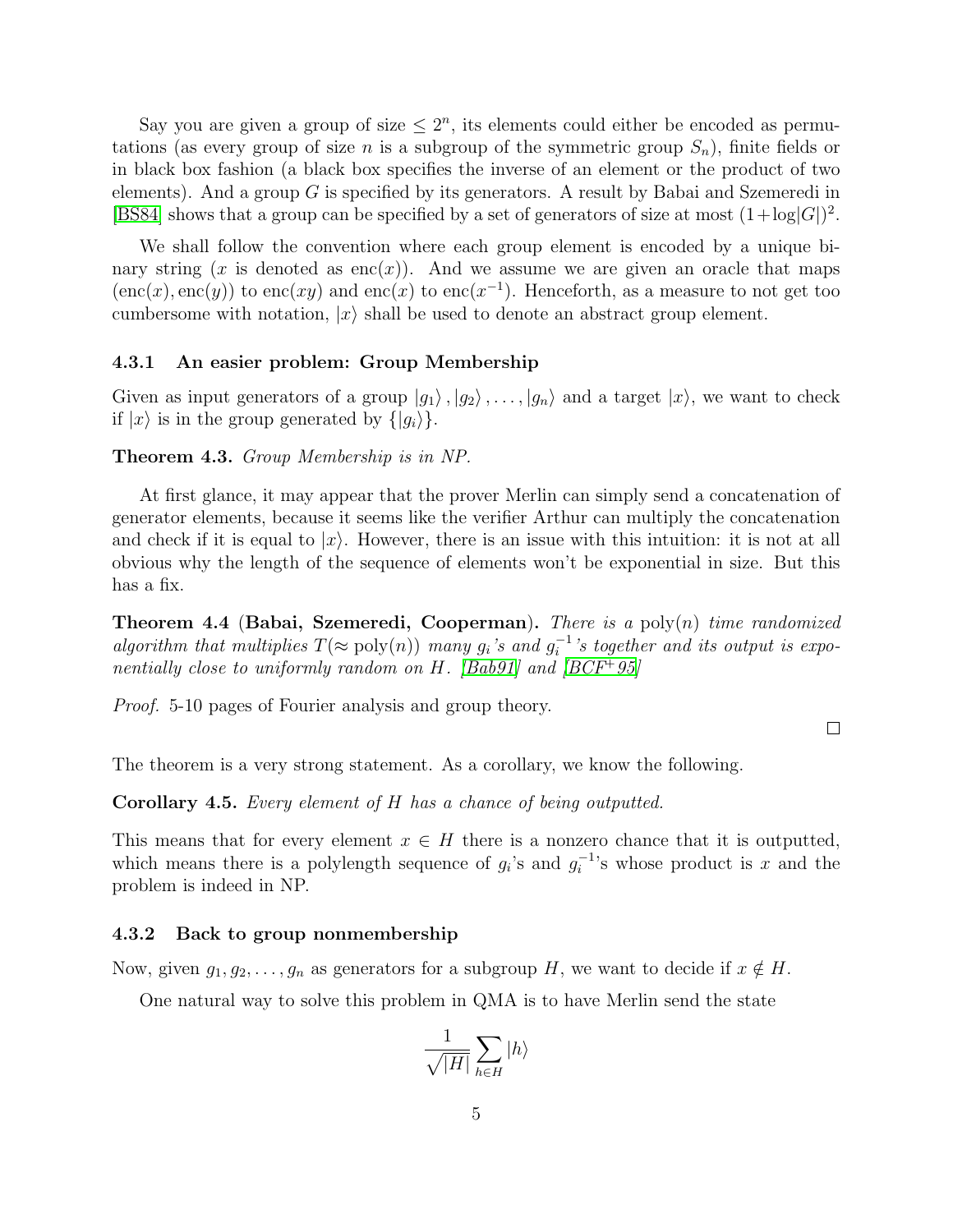But before we proceed further to see why sending that state helps us solve the problem in QMA, let us take a step back and see why the verifier cannot prepare the state himself.

While we can sample a uniformly random  $h \in H$ , running the randomized algorithm on a quantum computer to obtain the uniform superposition would yield something like

$$
\frac{1}{\sqrt{|H|}}\sum_{h\in H}|h\rangle\left|\text{garbage}(h)\right\rangle
$$

And it is not clear how one gets rid of the garbage. Yet, it is the verifier's dream to have

$$
|H\rangle=\frac{1}{\sqrt{H}}\sum_{h\in H}|h\rangle
$$

Thus, a good prover sends the state  $|H\rangle$  to the verifier.

Then the verifier attaches a  $|0\rangle$  to the second register and runs it through the following circuit.



Applying the first Hadamard changes the state  $|H\rangle |0\rangle$  to  $|H\rangle \left(\frac{1}{\sqrt{2}}\right)$  $\frac{1}{2}(|0\rangle + |1\rangle)\bigg).$ 

And then, the second register undergoes a controlled-MULT with the element  $|x\rangle$  and the new state is  $\frac{1}{\sqrt{2}}$  $\frac{1}{2}\ket{H}\ket{0}+\frac{1}{\sqrt{2}}$  $\frac{1}{2}$   $|Hx\rangle$  |1). If  $x \in H$ , this state is exactly  $|H\rangle$   $\left(\frac{1}{\sqrt{2}}\right)$  $\frac{1}{2}|0\rangle + \frac{1}{\sqrt{2}}$  $\frac{1}{2}$   $|1\rangle$ since  $Hx = H$ . If  $x \in H$ , the final Hadamard sends this state back to  $|H\rangle |0\rangle$ . Measuring the second register always yields  $|0\rangle$ .

In the case when  $x \notin H$ ,  $Hx$  is disjoint from H. And as a consequence,  $|Hx\rangle \perp |H\rangle$ . If we Hadamard for a second time and measure the second register, we see  $|0\rangle$  with probability 1  $\frac{1}{2}$  and  $|1\rangle$  with probability  $\frac{1}{2}$  each.

To summarize, when  $x \in H$ , measurement always gives us  $|0\rangle$ . Whereas, when  $x \notin H$ , measurement gives us each possibility with an equal probability. There is a one-sided error of  $\frac{1}{2}$  that can be boosted.

Thus, we have checked the completeness case. But it remains to verify that the protocol is sound. That is, the prover cannot cheat the verifier.

(The rest is all taken from Piazza)

What if the prover Merlin sends Arthur some state that is not  $|H\rangle$ ? Let's say Merlin sends Arthur some state given by

$$
|M\rangle = \sum_{y \in G} \alpha_y \, |y\rangle
$$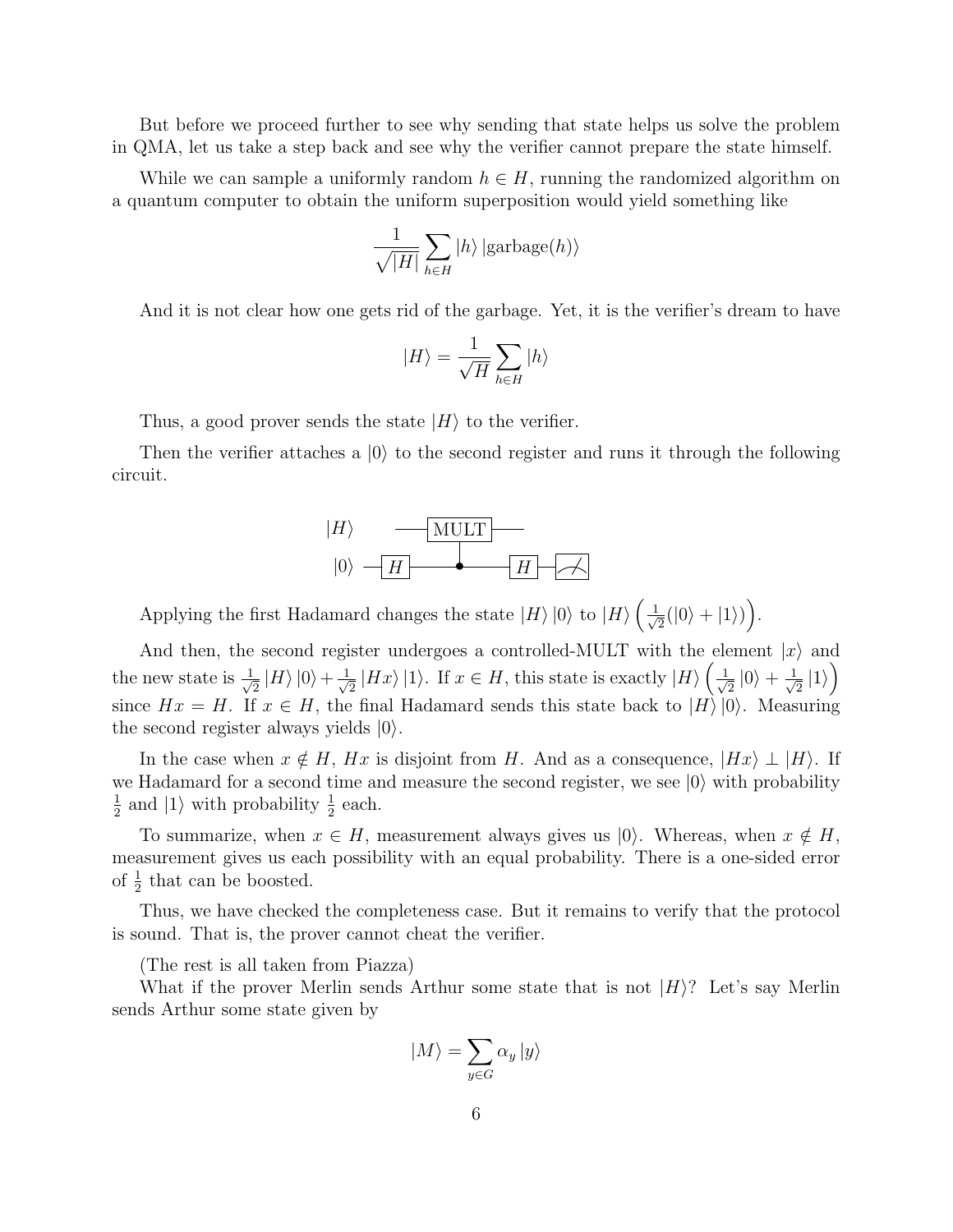Arthur could generate a random element  $z_1 \in H$ , attach a  $|0\rangle$  to  $|M\rangle$ , apply a Hadamard on  $|0\rangle$ , perform a controlled MULT on  $|M\rangle$  with  $|z_1\rangle$ , apply another Hadamard and then perform a measurement. If the measurement yields  $|1\rangle$ , it means that elements in the superposition  $|M\rangle$  are not all in the same coset of  $|H\rangle$ , which means that the state is definitely not  $|H\rangle$  and we immediately reject.

If we measure  $|0\rangle$ , the state becomes

$$
\sum_{g \in G} \alpha_g \ket{g} + \alpha_g \ket{gz_1}
$$

Now, if we do the same thing with a second uniformly random  $z_2$ , the resulting state we get is

$$
\sum_{g \in G} \alpha_g \ket{g} + \alpha_g \ket{gz_1} + \alpha_g \ket{gz_2} + \alpha_g \ket{gz_1z_2}
$$

And we keep going with  $z_1, z_2, \ldots, z_n$  polynomially many times.

Pretty soon, as long as  $|\psi\rangle$  is passing the checks, it will become (exponentially close to) *H*-invariant, of the form  $e^{i\theta}$  |*Hg*<sub>0</sub> $\rangle$ .

This leads to a situation where the verifier can assume he has a desirable state and proceed with the protocol.

For a deeper summary of results on QMA, one can refer to [\[AK07\]](#page-6-4).

### References

- <span id="page-6-4"></span>[AK07] Scott Aaronson and Greg Kuperberg. Quantum versus classical proofs and advice. In Computational Complexity, 2007. CCC'07. Twenty-Second Annual IEEE Conference on, pages 115–128. IEEE, 2007.
- <span id="page-6-2"></span>[Bab91] László Babai. Local expansion of vertex-transitive graphs and random generation in finite groups. In Proceedings of the twenty-third annual ACM symposium on Theory of computing, pages 164–174. ACM, 1991.
- <span id="page-6-1"></span>[BB99] László Babai and Robert Beals. A polynomial-time theory of black box groups i. London Mathematical Society Lecture Note Series, pages 30–64, 1999.
- <span id="page-6-3"></span>[BCF+95] László Babai, Gene Cooperman, Larry Finkelstein, Eugene Luks, and Akos Seress. Fast monte carlo algorithms for permutation groups. Journal of Computer and System Sciences, 50(2):296–308, 1995.
- <span id="page-6-0"></span>[BFA03] Harry Buhrman, Lance Fortnow, and Pavan Aduri. Some results on derandomization. Lecture notes in Computer Science, 2607:212–222, 2003. http://people.cs.uchicago.edu/~fortnow/papers/derand.pdf.